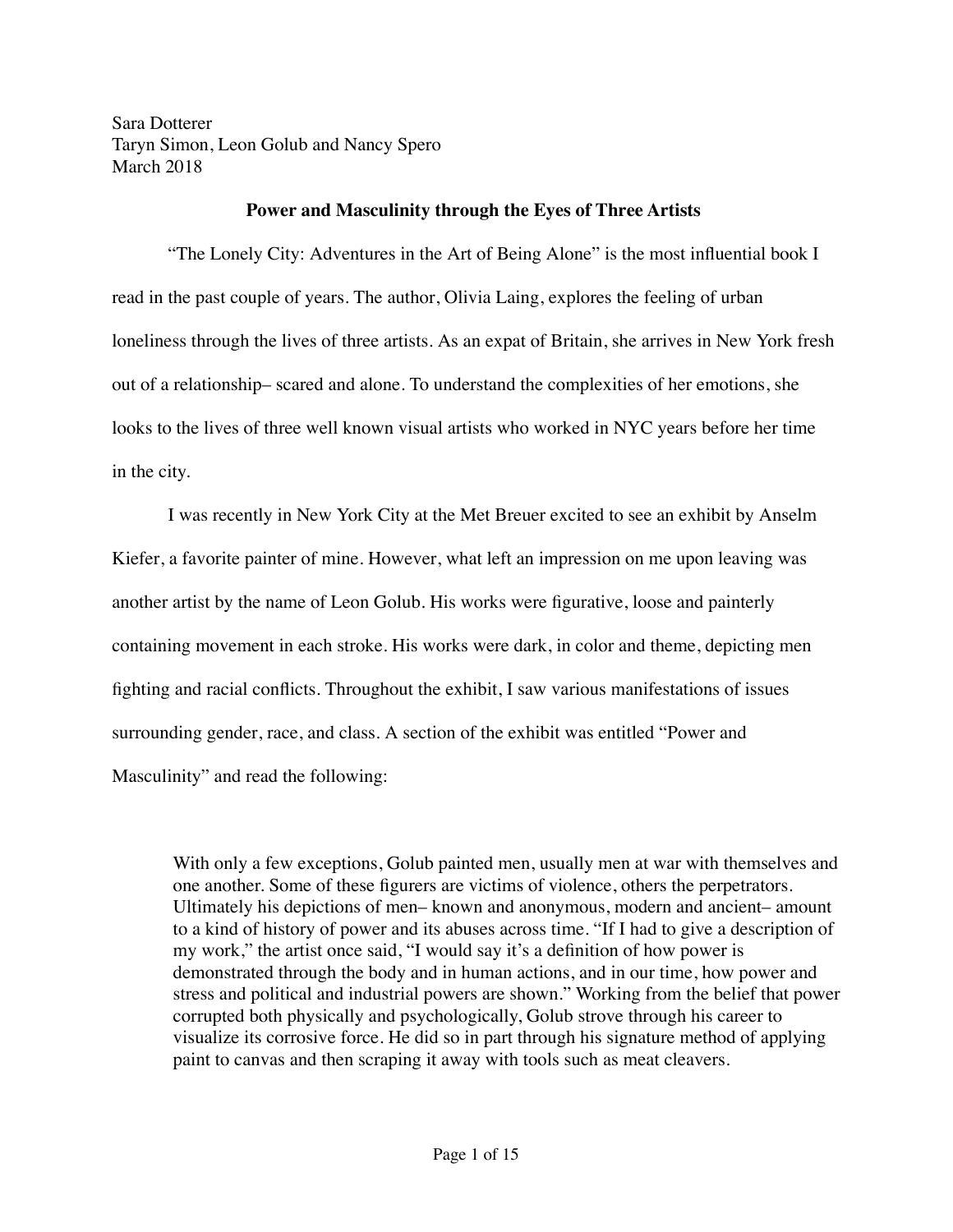This visual representation of what we had been learning in class about the history of power brought everything together for me. I am an experiential and visual learner, one who uses art and exhibitions as a means of learning. I was drawn to one collaged painting done by Golub and Nancy Spero— one of my all time favorite feminist artists. However, I had failed to realize that the two artists were married. Nancy Spero is one of the most well-known feminist artists of her time. So my question became, how did this hyper-masculine artist marry a feminist artist and how did they collaborate to create art together? What was their relationship and how did they work to analyze and expose the gender framework? To supplement these questions I looked to Taryn Simon, a contemporary artist that I worked for last summer. Her primary method of working is through photography, but her ideas often translate into books, performances, sculptures, and text. However, each piece of work breaks down and manifests systems of power. Taryn's biography reads, "Guided by an interest in systems of categorization and classification, her practice involves extensive research into the power and structure of secrecy and the precarious nature of survival (Simon)." Although a vague description, her work constantly brings light to systems of inequality that our world has in place. Each artist I analyze will serve as a case study as their work not only reflects their personal lives, but their cultural ones. Much like Olivia Laing, I would like to use this paper to discuss theories of power through the work and lives of Simon, Golub, and Sperro in order to analyze three different perspectives on power as it relates to gender.

Power is generally defined as the ability to influence the behavior of others or a course of events. In the same vein, masculinity is defined as the possession of traits traditionally associated with men namely courage, independence, assertiveness, and violence. In contrast, femininity is differentiated as the opposite of masculinity by an enculturated polarization. Our culture has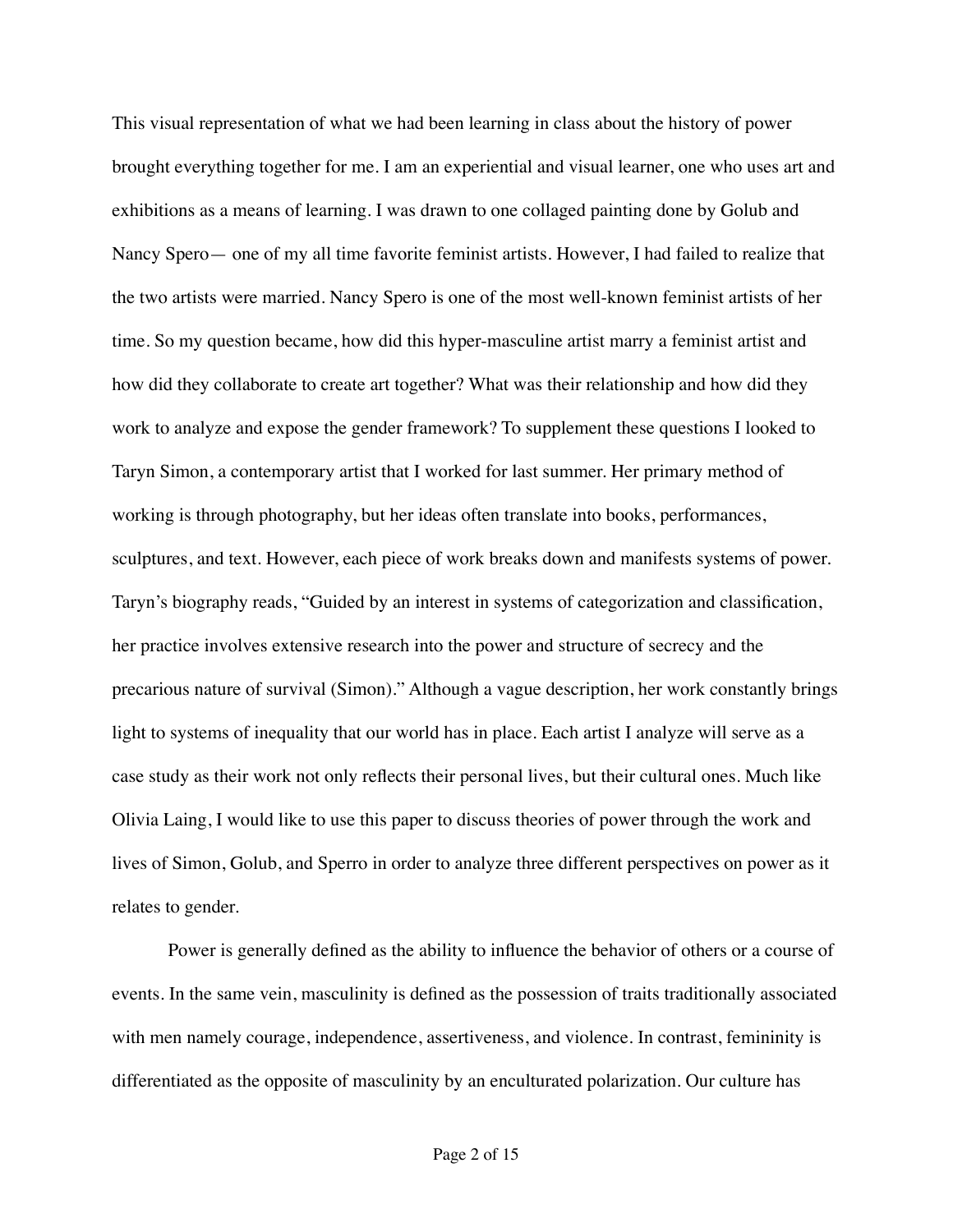prescriptive and proscriptive rules for what it means to be one or the other, and anything between is uncomfortable, a grey area not to discuss. An article entitled, "Dislocating Masculinity: Gender, power, and anthropology," serves as a key reference for my analysis. The authors lament over the restrictions of our binary gender language. They write, "masculinity and maleness are defined oppositional as what is not feminine or female… the idea of masculinity is reified and universalized. Masculinity appears as an essence or commodity that can be measured, possessed or lost (Cornwall 12)." They refer to the hyper masculine, macho man, who is the quintessential marker of prowess and toughness, scoring women and fighting battle. Violence and a dominating power are deeply rooted in masculinity. If a man refuses to fight, he is cowardly. But on the other hand, if he cries, it seems justified, because he is macho. Macho men can use seduction or violence as a means of domination. There are male behaviors that can be considered feminine or masculine, but the same for females is less acceptable. As the article puts it: "The male is only male at certain times, the female is female all her life (Cornwall 19)." Hegemonic masculinity is the framework for our androcentric society. Therefore, the power and social relationships that they inhabit due to this advantage allows men to maintain these positions (Cornwall 19). The last point within the article that I would highlight is the idea that sexuality as the "dominant discourse of power in the west," and until we think of another way to define power. All of the artists I have discussed realize this power of masculinity, all explore it through sexuality and violence (either direct or symbolic). The three artists believe themselves to be political investigators making their art relevant to gendered analyses. I will explore art as a semiotic reflection of gendered issues.

Taryn Simon is an interdisciplinary contemporary artist whose work questions political and social systems across the globe. She uncovers hidden or controversial truths that exist within our society. While working at the studio this past summer, I learned that the top artists are men.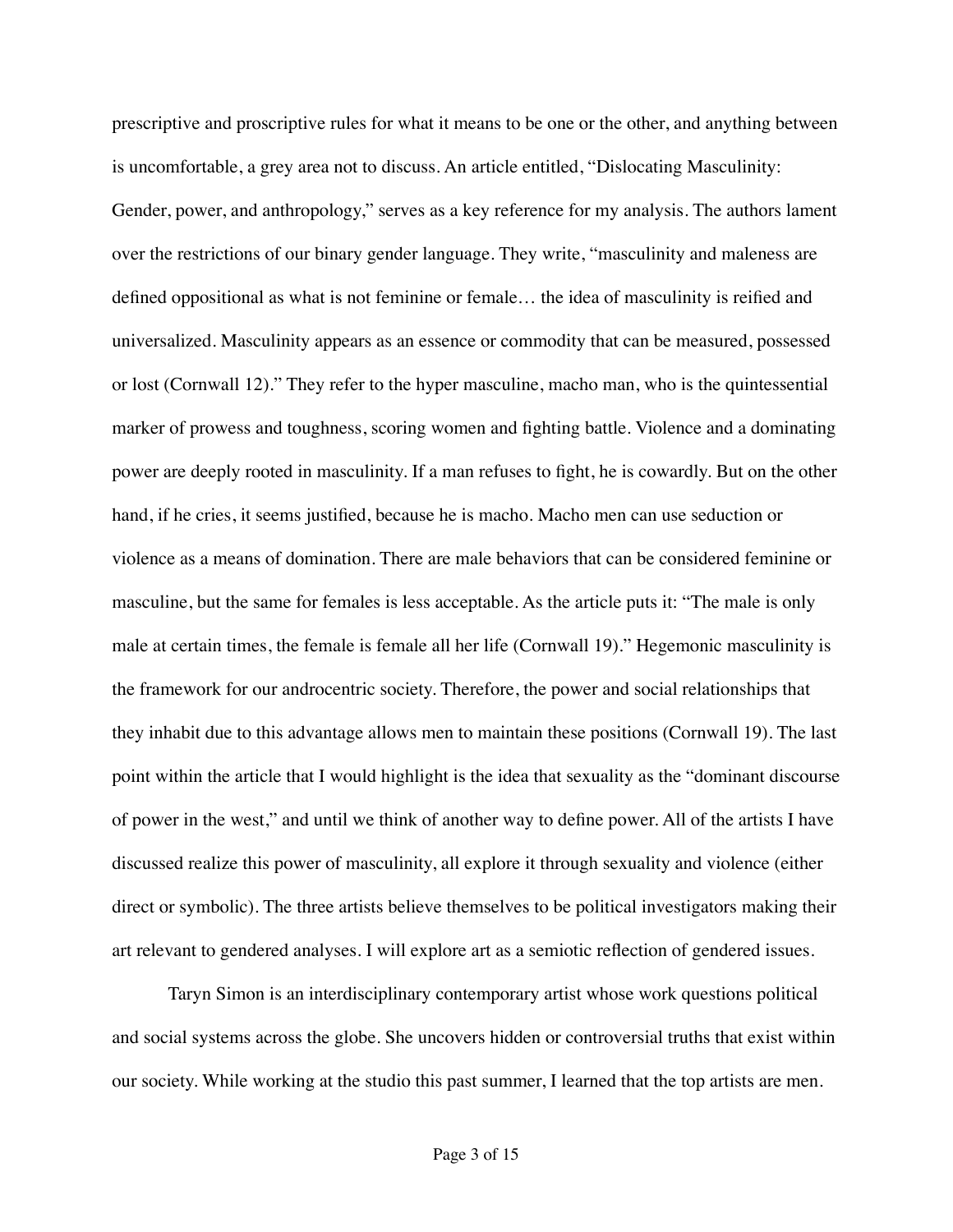When art consultants offer ideas to their clients about the top artists, they first name the top male artists: Koons, Hirst, Basquiat, Pollock, the list goes on. Most exhibitions centered around one artist are by men; galleries often represent more men than women. This makes it increasingly difficult for female artists' work to be presented at international art fairs such as Art Basel or Frieze. There has been headway in recent years, and I believe artists like Taryn, Yayoi Kusama, Marina Ambravonic, and others are progressing women's presence in the art world. But, that doesn't mean it isn't an everyday struggle to be even be represented, and once a woman gets there, compensation is no where near equal.

As stated, Taryn Simon's works look at systems of power, but one work in particular examines power dynamics as it directly relates to gender. *Birds of the West Indies* is a piece where she indexes every **single weapon, vehicle, and woman** in the James Bond films. The James Bond series began as a novel called "You Asked for It." The author named the main character after James Bond, an ornithologist who indexed all of the birds in West Indies in the 1930s; hence, Taryn's decision to index all of the "objects" within the films in the same manner as James Bond himself. I would like to draw particular attention to her decision to deem women as objects. The three objects she chose to highlight speak to the cultural idea that the Western man is powerful, alluring, and indestructible– all key elements of traditional masculinity. Within the James Bond movies, women present either help Bond or allure and sabotage him. This idea reminds me of Nagel's discussion of colonialism in early America. .Nagel writes that one man: "met his death after Powhatan village women enticed him up from the barge into their howses' and delivered him to his executioners" (Nagel 70). This idea of woman as a victim as well as a seductress is a timeless characteristic of females that Taryn displays in a popular cultural context.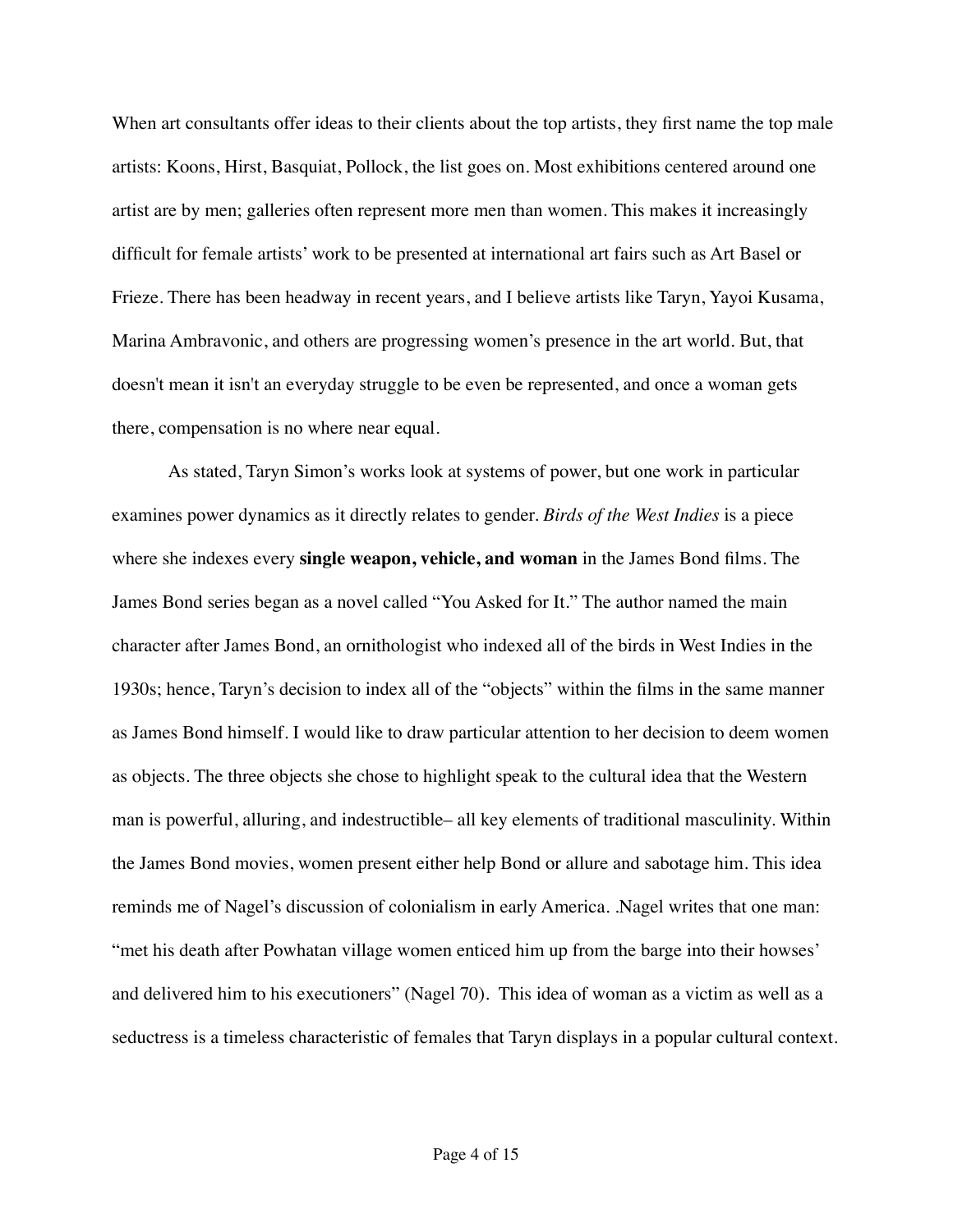Women are essential to the plot of each James Bond film, an expectation in the pattern of each narrative. The biggest feat for Taryn with this project was to approach each woman and ask to photograph them for the index. Some women were not keen on being depicted as an object in a directory. However, I think this hyperbole of objectification proves to be extremely effective as it visually represents the position that women have in the gender framework. A description of the work by the Eastman Museum reads, "The artist trains her eye away from the agents of seduction —glamour, luxury, power, violence, sex—to look only at the margins. She forces the viewer's gaze off center, counter to the intentions of the franchise, by focusing on the forgotten, insignificant, and overlooked (Taryn Simon: Birds of the West Indies)." The James Bond films represent those key, overt themes highlighted by the Eastman Museum, but what Simon does, is expose the forgotten or objectified pieces of the film. Simon's perspective emphasizes the gender framework and hegemonic masculinity which is often overlooked and unseen on a daily basis within things of popular cultural value such as James Bond.



Above you can see a piece of the *Birds of West Indies* exhibition highlighting an automobile, a woman, and a weapon.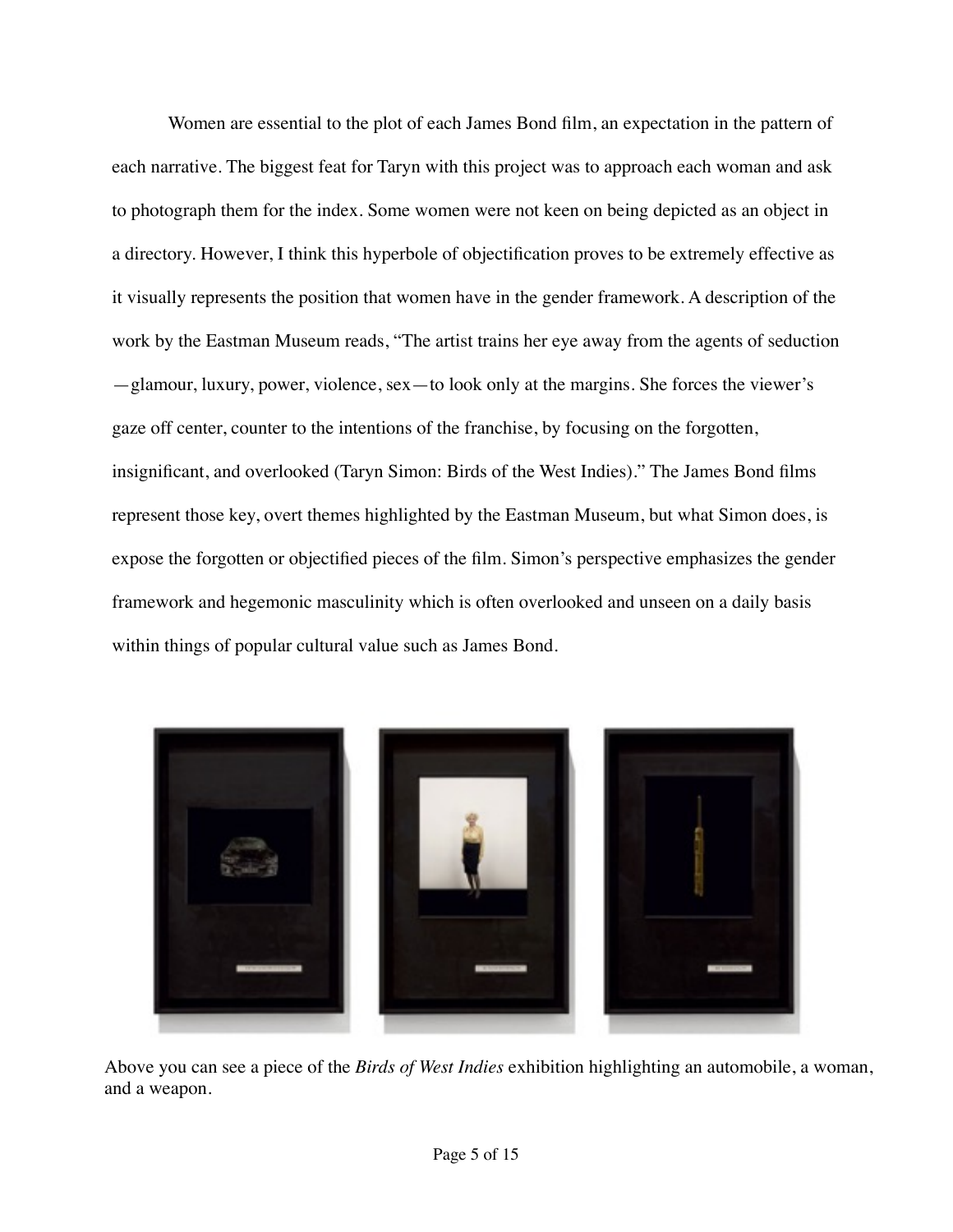Taryn believes that democracy needs more transparency. In another piece by Taryn, within the series entitled "An American Index of the Hidden and Unfamiliar," she photographs some of America's hidden injustices, angered by inequality and disadvantage she aims to expose issues for public examination. One piece of the series in particular highlights the power of masculinity over every area of female life including their anatomical structure. "Hymenoplasty" is a photograph within the series and shows a woman of Palestine descent who is getting reconstructive surgery on her ruptured hymen. Taryn writes, "In order to adhere to cultural and familial expectations regarding her virginity and marriage, she underwent hymenoplasty. Without it she feared she would be rejected by her future husband and bring shame upon her family (Simon)." This procedure is one of many that women do in relation to vaginal rejuvenation in order to maintain their "virginity" for men. If this woman hadn't undergone the surgery, she would have failed cultural expectations, her husband, and her family. In this work, Taryn highlights her own anger towards the androcentric society that commands women to preserve their purity for male pleasure. This existence of this surgery is a symbolic form of violence towards women; they may be unconscious that they are victims of a male dominated culture, believing that the hymenoplasty is necessary for a respectable life.



Hymenoplasty Cosmetic Surgery, P.A. Fort Lauderdale, Florida

*An American Index of the Hidden and Unfamiliar*, 2017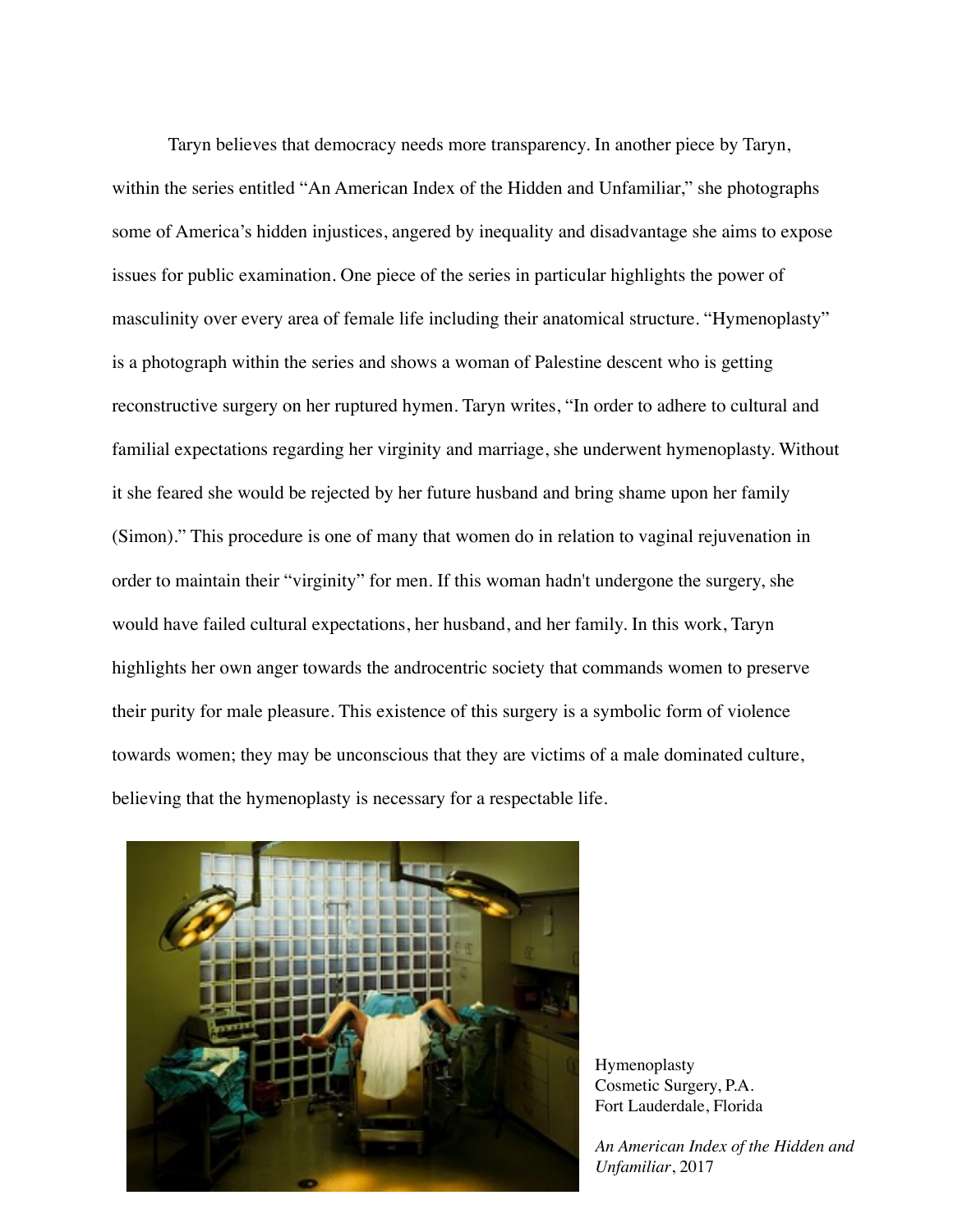I believe that Taryn Simon would be in agreement with Ridgeway's **Framed by Gender.**  Ridgeway claims that systematic inequality is expressed and reinforced by social interaction. In her words, gender is a framework deeply ingrained in our society and therefore, structures every other aspect of our lives. I view Taryn's work as extremely anthropological in the way that she structures and organizes our world through indexes and systems. In her two works, *The Birds of the West Indies* and *Hymenoplasty*, she directly speaks to the female position within that male dominated framework.

Leon Golub and Nancy Spero are working during a time period 50 years previous to Taryn Simon, yet the same ideas of masculinity and power are just as pervasive. Art reflects the issues of the time, but in my opinion, effective art is timeless because it speaks to issues that persist throughout time. Power is a societal issue that will always be relevant. Not surprisingly, Leon Golub's art career took off before his wife, Nancy Spero. She was busy making art while raising their children, not to mention the difficulty that women artists had in the mid 20th century. After Nancy and Leon married, they moved to Europe in hopes that their work focusing on power and sex would be more widely received. Leon sums up both of their work in an interview, "Nancy hooked into the issues that women face. Not just women artists, but women subjected to the pressures of subordination in the modern world. And I hooked into all phases of how men act out aggression and violence, power moves (Posner 123)." Both of their work is abstracted from reality, pieces of societal issues manifested visually within the world of contemporary art. Both of their work plays off of each other in terms of collaboration. They constantly fed off of each others ideas and in many ways began to inhabit the space of polarization. One interviewer said, "Nancy, your feminism must bounce off the fact that Leon is very powerful (Posner 125)." Nancy's work is a "subversion of Gelob's power (Posner 125)."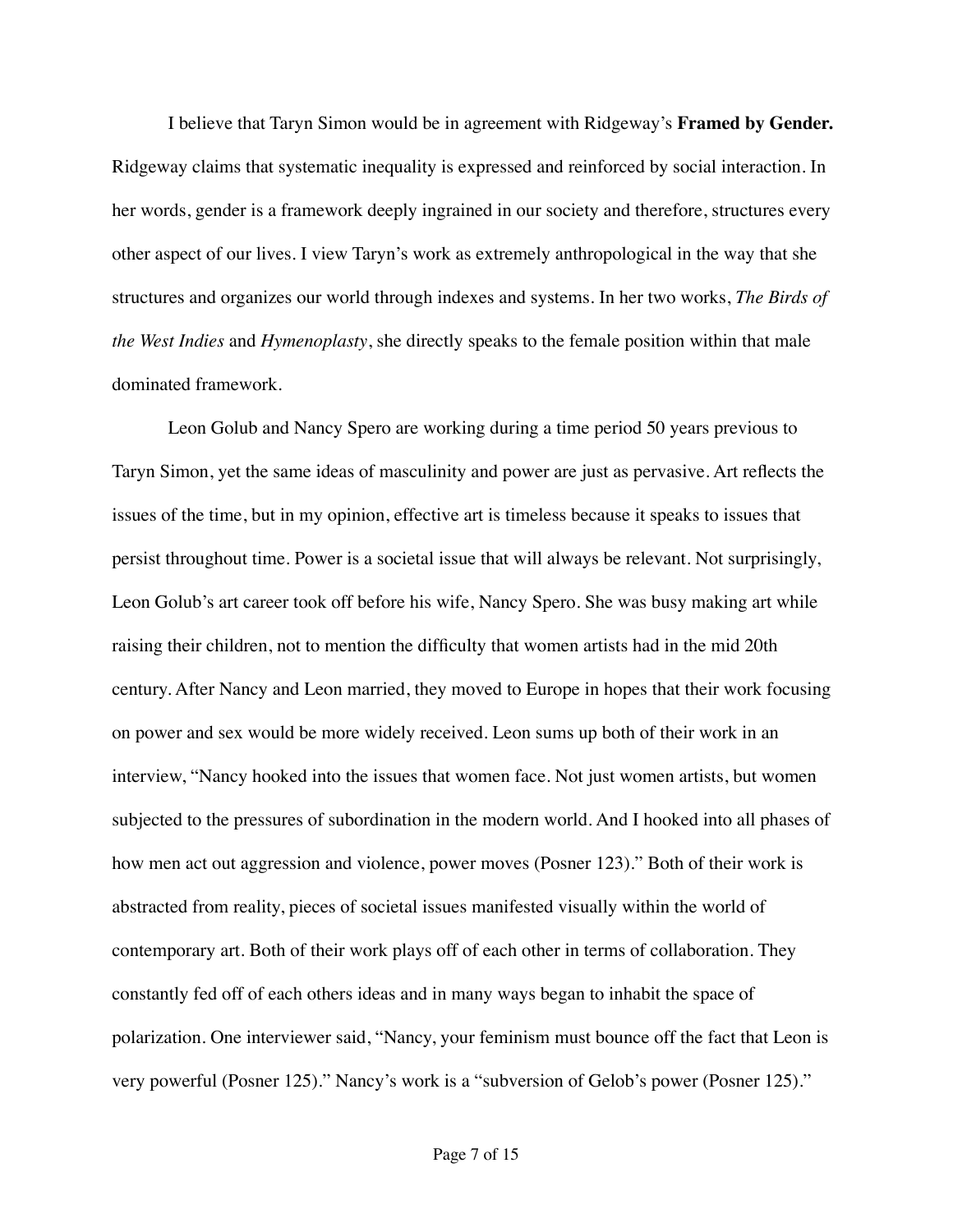They are in an artistic discourse with each other that represents the issues they have with one another in regards to gender and power. These challenges are not unique to them, but rather, a reflection of larger societal issues which they bring back to society through exhibiting their art in the public sphere.

It's interesting to me in the way the two artists look together. She is displaying a dominance in the relationship by being in front of him. They both appear to be androgynous in their appearance and dress– short hair, no make up, muted tones, and similar expressions. Both

imagery. Though they may dress the same, their artistic expression of femininity and masculinity are different. In thinking back to Taryn Simon's style, the subject matter and concept behind her work pointed to ideas of power and masculinity. However, in both Spero and Golub's work, their subject matter and concept are tied to very overt social



issues, but the theme is continued on in the formal elements of the works. Painting for both artists is the direct result of physical action, and in this way, they embody issues of violence. Golub's work is characterized by bold, muddied, dark colors. He paints scenes of destruction due to inequalities in power– with guns, fist fights, and sexual violence. He even uses a meat cleaver to apply paint some canvases. On the other hand, Spero's work uses paler colors, fragile compositions with lots of negative space, and feminine imagery. Although, especially in her early work, there are more violent, passionate, dark pieces that evoke similar themes to Golub's work.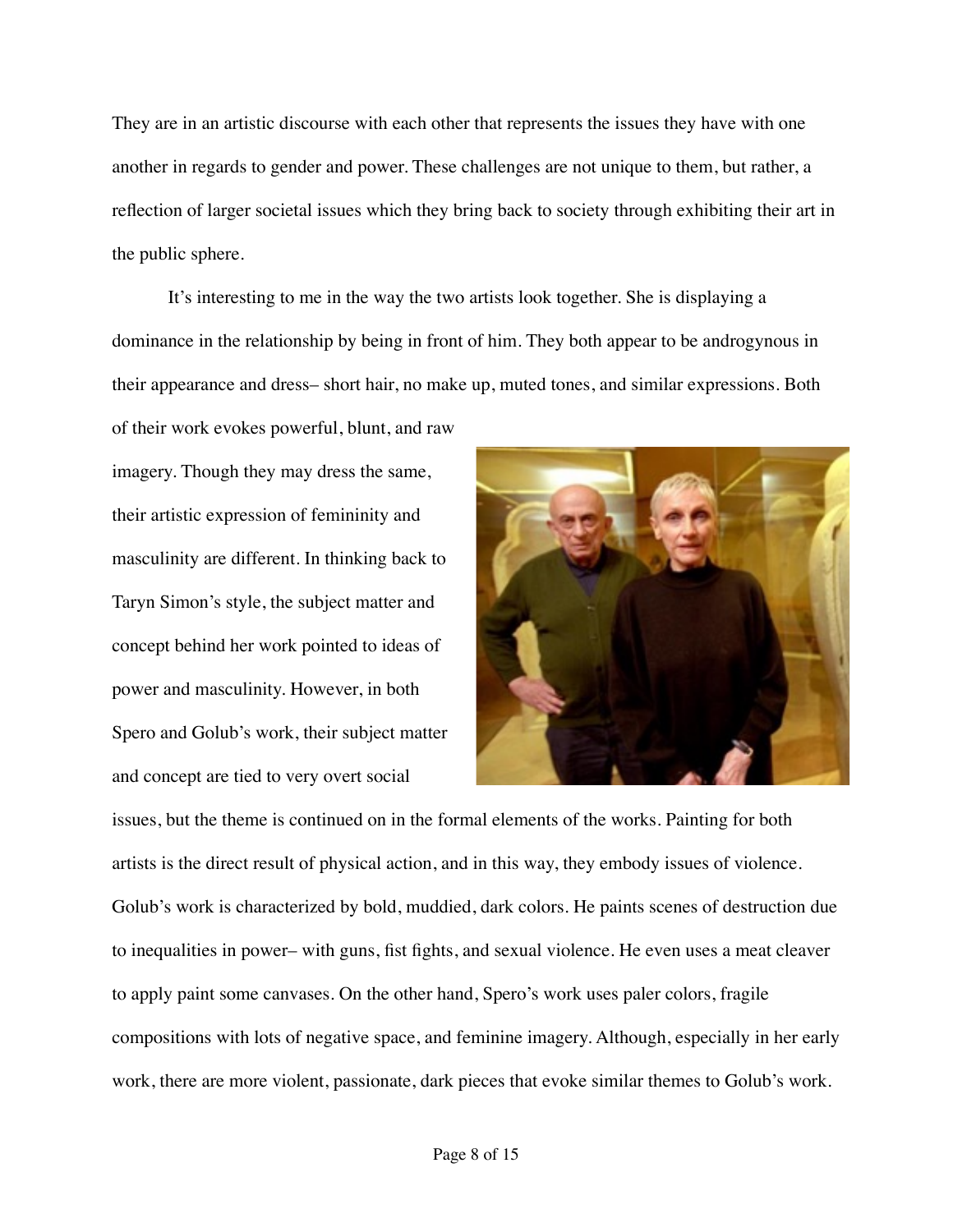Below are a few examples of their work, Golub on the left and Spero on the right.







Masha Bruskina / Gestapo Victim, 1994



Page 9 of 15 Female Bomb, 1966



Interrogation III, 1981



White Squad X, 1986



Interrogation II, 1981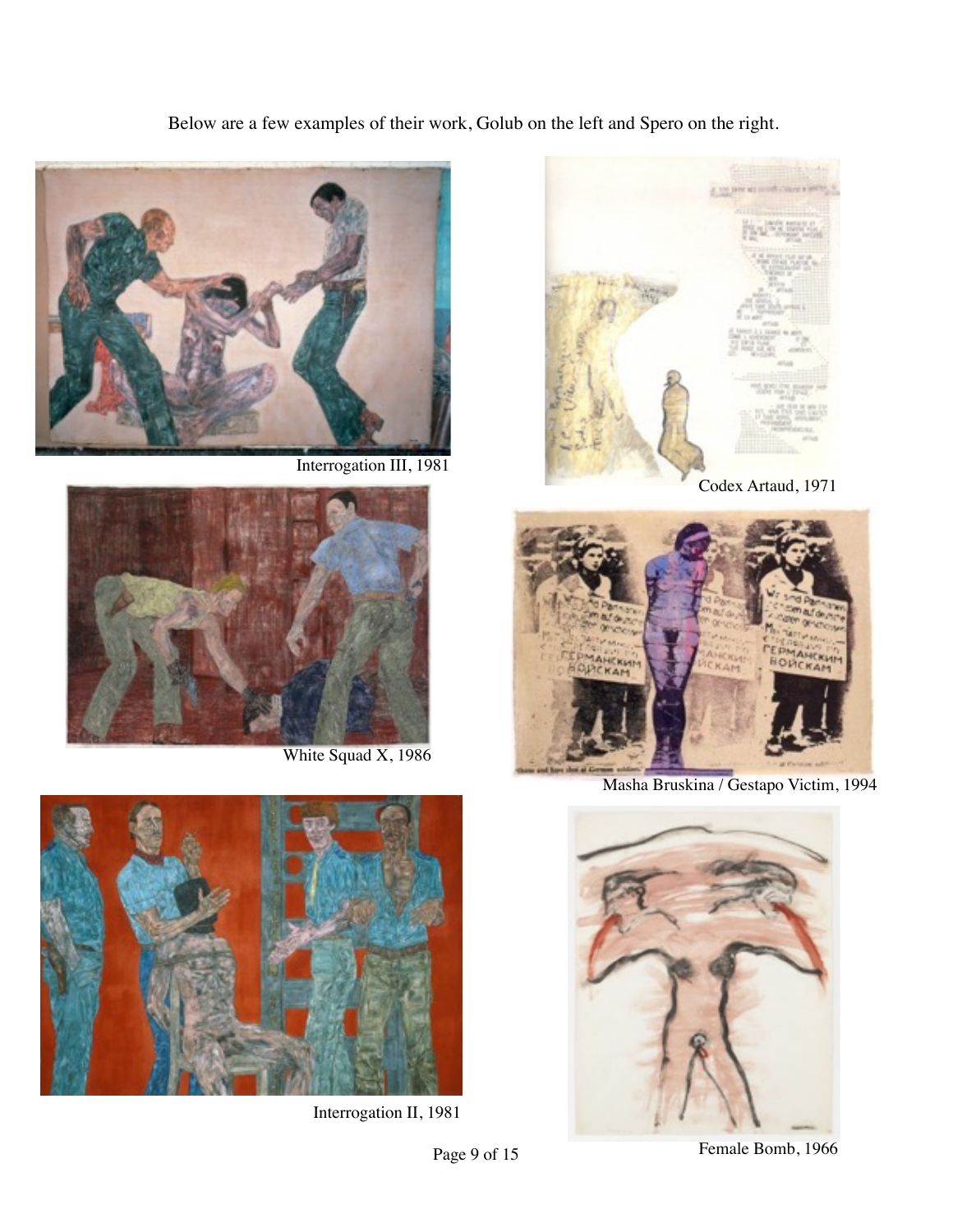One can see how similar their works are in terms of violence and power, but their ideas are displayed differently in terms of medium, subject matter, and color. Each artist's work changes throughout time, but the images above highlight the major contrasts in their appearances. Nancy's work is lighter, more fragile, but still angry and fiery. Within her lack of dark color and utilization of white negative space, you get a sense of isolation, fear, and silence. These themes are due to her position as a woman in the mid 19th century, and her inability to be noticed and included in the art scene of New York during her early career. Golub's work is bold, big in size, and with very overt messages of violence and aggression. If I bring this discussion back to "The Dislocating Masculinity" article or even Ridgeway's **Framed by Gender**, there is a consistent theme that men speak out because of their dominating nature. On the other hand, women are often passive and agreeable, their femininity silenced by masculinity. In the work above, you can see frustration and anger in Spero's work, but it's downplayed in color and size of the physical piece of work and the line sizes within the work. Her art is more abstract, more difficult to understand in comparison to Golub's obvious depictions of destruction and superiority. She often uses text in her pieces that references her frustrations and feminist ideals– sometimes even if in different languages, continuing on with her trend in being "silenced" by her frustrations with her sex. She said, "I worked harder than ever- proving to myself, if no else– that I was an artist, not just the wife of an artist and the mother of two small sons (Posner 123)." She was constantly working to prove herself more than her traditional position as a housewife and mother, and it made it more difficult that her husband's career was expanding rapidly in comparison.

Spero and Golub's work underscores gender inequality not only within their work but between each other. I will now compare a piece by Spero and Golub, respectively, in detail, and discuss how elements of the work relate to the expression of power through masculinity. I'll first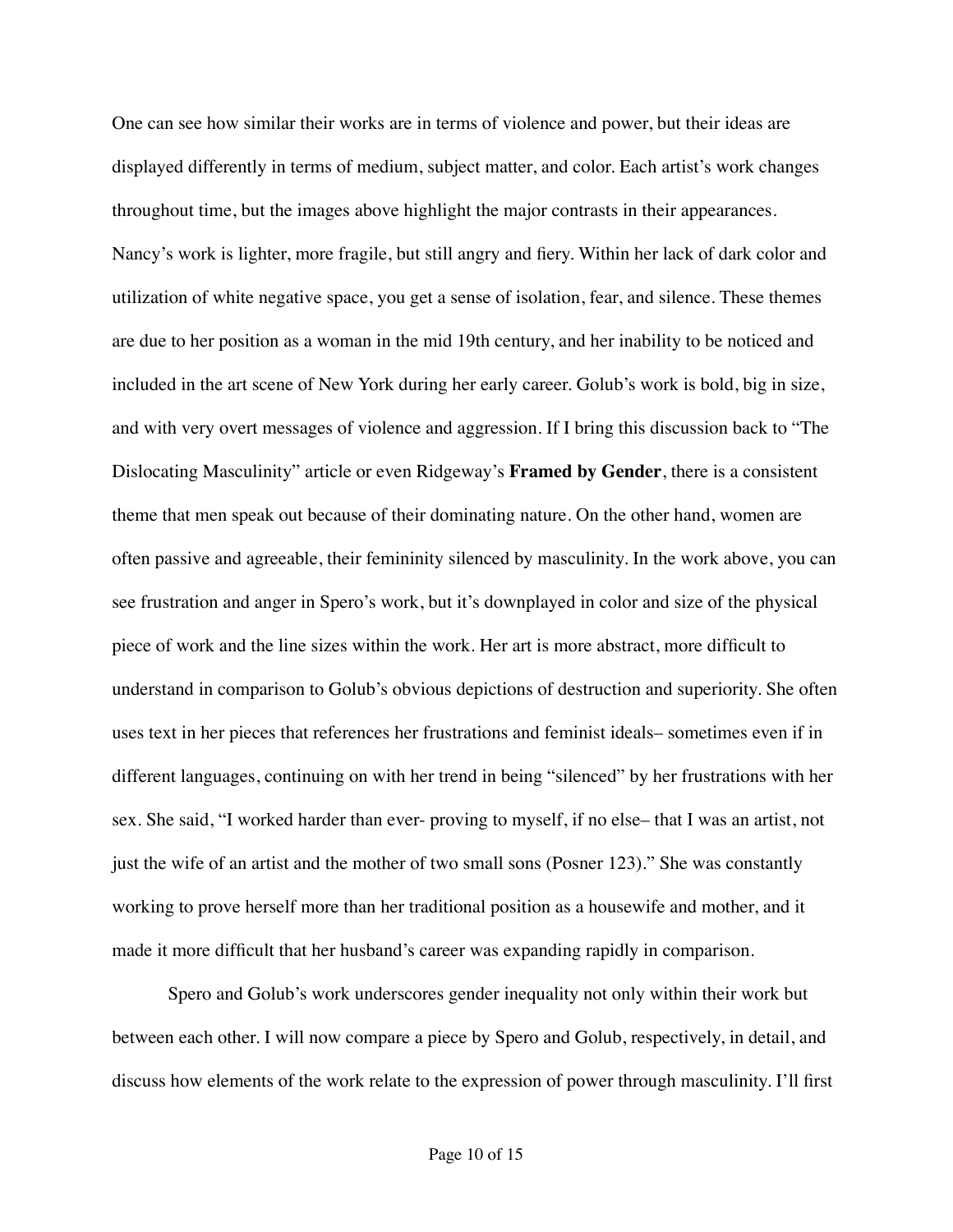discuss one of Spero's pieces, and then analyze some of her major themes within her work. Spero repeatedly used symbolic imagery: ambiguous forms with heads, multi-headed snakes, and bodies with phallic tongues (Walker). Female Bomb, 1966 (pictured on page 9), uses only three colors, and is very minimalistic and light in color. It is painted using translucent color, perhaps mirroring her feelings as a transparent woman in the art world. The subject matter is a two headed woman with blood flowing from her mouthes as well as her breasts and vagina (*Female Bomb*). The blood coming from the heads can also be seen as the tongues that she often used; the tongues are symbolic of her inability to be heard as a woman. She even states, "I was literally sticking my tongue out at the world—a woman silenced, victimized, and brutalized (*Female Bomb*)." Spero describes the tongues as phallocentric which is ironic given her distaste for this tendency for women to be controlled by the male anatomy. She says in an interview, "what irritates me is that women artists are often expected to respond to the idea of the universal– the phallus, the symbol of power and authority— why do women artists always have to respond to male power." In this quote, you can see the anger that she has with her own work as a response to male power. The tongue also represents the deliverer of derision for Spero– a key to her feminist practices (Nixon 6). In accordance with the beliefs of Virginia Woolf, she believes women are often subjects of derision or mockery, and in order to emphasize and fight against inequality, one must exaggerate and ridicule the pre-existing structures we have in our gendered world (Nixon 6). Sometimes, she shares that she even painted with her spit. As time went on, her anger became more evident– louder. She began to incorporate text reading phrases like "fuck you." In her most raw pieces, she wanted to reveal "the infantile, sadistic, often sexualized mania that pervades even the most calculated and controlled forms of aggression" (Nixon 16). In a piece of hers, the "War Series," there are similarities drawn between sexual violence and war violence, a key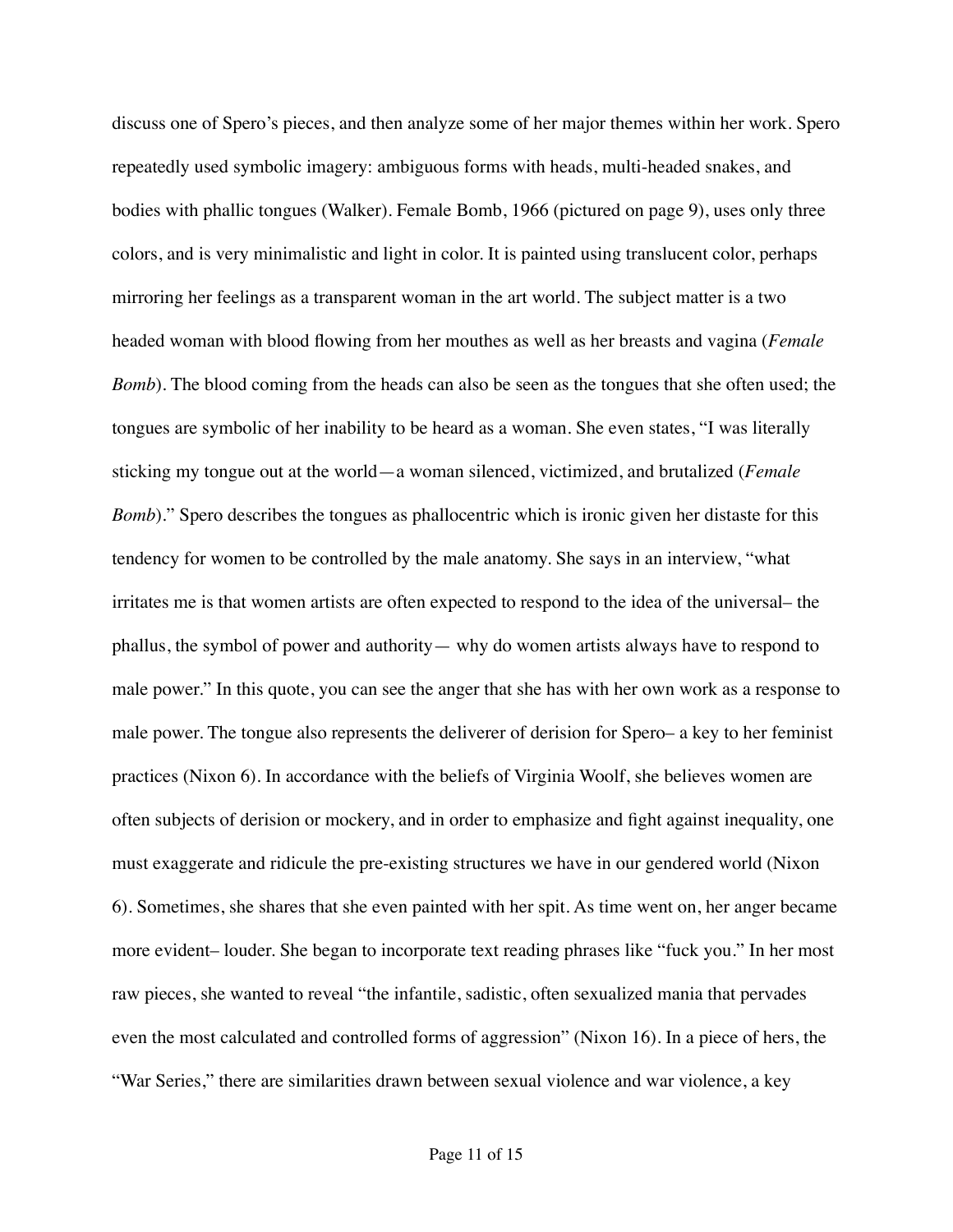element of Nagel's **Gender, Sex, and Race.** Juliet Mitchell comments in "Spero's Curses," that "sex and death have come together as a fused drive; it is rather that something violent has been sexualized." Since Spero was working during the Vietnam war, and the world had just gotten through WW2, there were remnants of aggression and hysteria. The want to kill and seek revenge was responded to by sexual violence, of which women were often the victims. This is reminiscent of the themes with Simon's *Birds of West Indies*. On top of Spero's frustration with her husband's dominance, there was many societal issues due to war during the time of her work that multiplied the pre-existing power struggle between men and women. This hysteria within men is what Spero clung to throughout all of her work. She dramatized the effect of this hysteria on women's lesser place in society. She believed that women are put down "as screamers or irrational, characterized as one who screams but can't act (Nixon 20)." This is hysteria, and this is what she wanted to give voice to by mirroring this inferior position in her work with the simple forms, tongues, anger, and blood. But, the forms were quiet, they could not speak off the paper.

If Nancy's Spero's work is a frustrated, emotional *response* to power and masculinity, then Leon Golub's work is the manifestation of the *issue itself*. Rather he represents the struggles of masculinity and Nancy's art is controlled and affected by masculinity. Golub creates massive paintings in comparison to Nancy. Interrogation III (pictured above), 1981, is part of a series on the American military occupation in Central America (Glueck). The Interrogation III is the only piece in the series with a woman depicted, and represents male oppression as well as terrorism; Golub, like Spero, linked sexual violence and war. The woman in the painting is nude, handcuffed, and clearly an object of torture. The two men are standing above her, she is physically lower, but also the centered in the painting to emphasize this hierarchy. All of the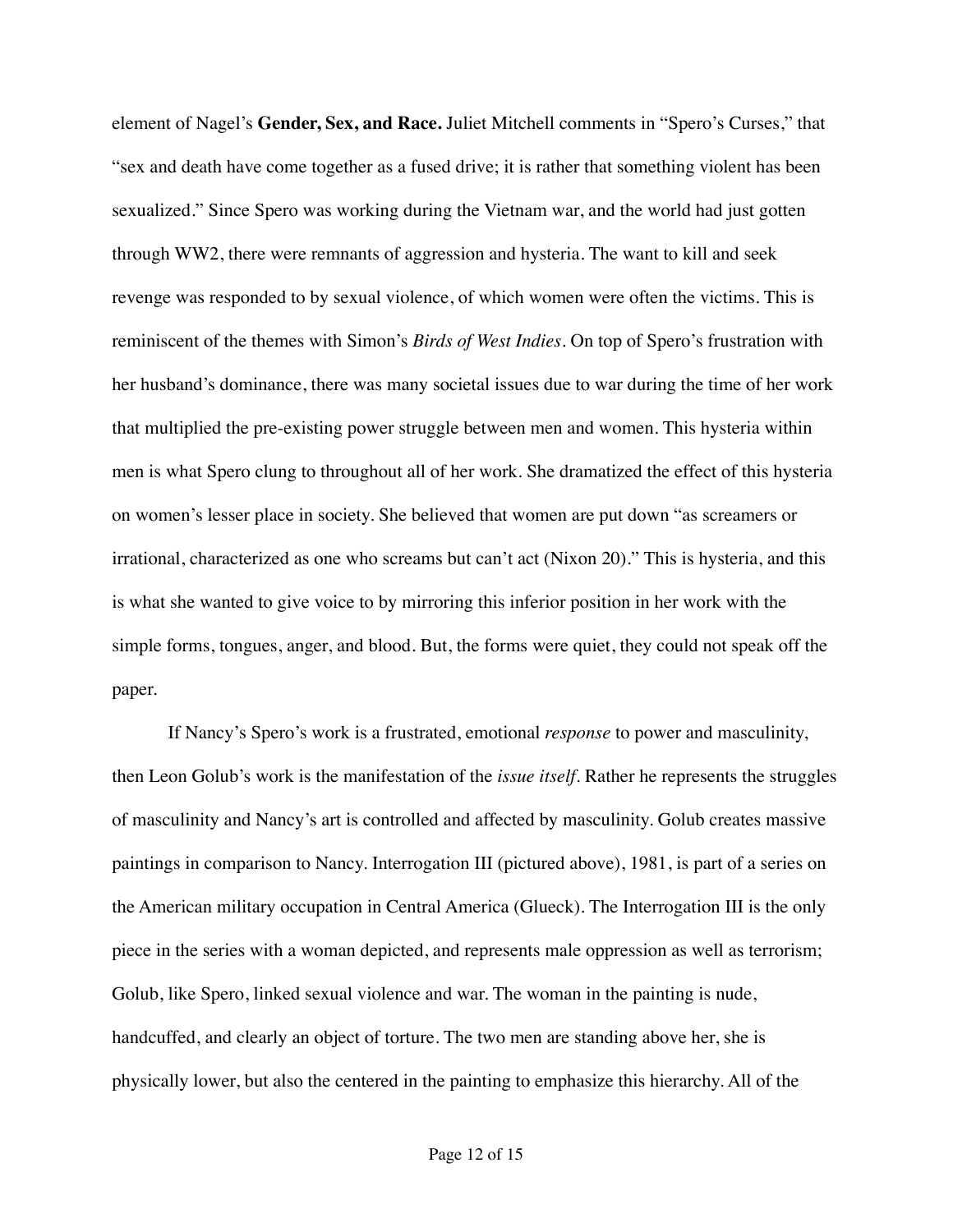figures' bodies are dirtied with muddied brushes of paint, the colors are marked with strokes of black which I believe mirror the disruption of violence in the color of humanity. Much of Golub's work recognized and sometimes glorifies the macho man mentality– fighting and sexual violence.

However, upon further research I found commentary from a female art historian, Jo Anna Isaak, who has studied both Spero, Golub and feminist art as a whole. She presents a view of Golub's paintings that states that is very similar to Spero's use of derision or mockery in her works. By mocking the issues of femininity, we become more attuned to them. In the 1980s feminist movement, many female artists were looking at femininity as a disguise at the same time Golub was looking at masculinity as a masquerade. She says, "When a group of his portraits of powerful men are brought together as they are in this exhibition, what the viewer senses, is not so much an accumulation of power, or what power looks like– but rather what is revealed in the lack (Isaak 36)." According to Isaak, this idea of lack is essential to the feminist ideology. As viewers, we notice what is missing. He painted a series of powerful politicians with ugly faces deflated and emptied of color, strength, and emotion (Isaak 36). Golub removes the stereotypical elements of masculinity in order to draw attention to them in the same way that Spero uses hyperbole or mockery to make her point. Golub's focus on the masquerade of masculinity is symbolized by his rejection of expressing skin as warmth and flesh, a shield from the rest of the world, but rather blends the skin of his subjects into the environment of the painting (Isaak 37). In this way, there is a loss of self, a loss of power. Isaak believes Golub to be as much a part of the feminist movement as Spero, pointing out the social constructions of gender and power. He emphasizes how easily power can be flattened and devalued when painted on a canvas. In showing the viewer these deconstructions of power through art, I believe he is saying that power,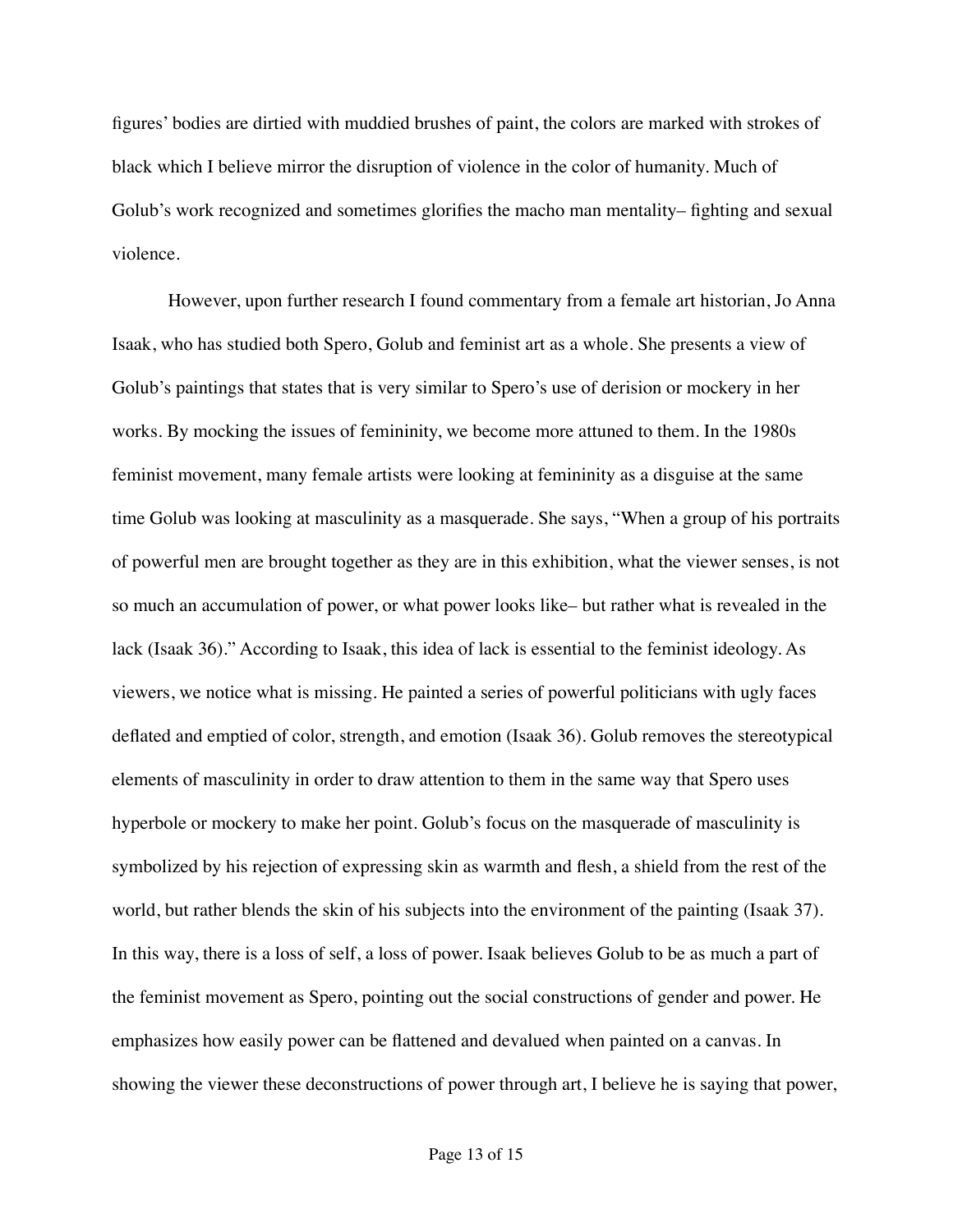like art, is in the eyes of the beholder. When there is a "lack" of masculinity and dominance in some of his works, we become confused at its lack of conformity to the gender framework. In conclusion, Golub explores male power and the lack thereof to compliment Spero's work feminist explorations of the lack of female power. The goal of both artists regardless of their methods in exploring masculinity and femininity is to inspire their viewers to be more self-aware of their own power and the power dynamics of the gendered culture that they navigate every single day.

In an interview, Leon Golub shares the way that the contemporary art world shapes the way we view the world, but only if you are tuned in, and the art world can be a very abstracted, and therefore, elitist space. He says, "People do not desire visualizations on their walls which have too great an urgency unless the impact is somehow diffused or ambiguously conveyed (Posner 23)." Basically, people often prefer art that is beautiful, easy to look at, to offer an escape from a difficult day. However, Taryn Simon, Nancy Spero, and Leon Golub present an honest, raw depiction of real issues that our social world faces. All three artists highlight the struggles of female and male roles in the power dynamics of our androcentric framework. Nancy and Taryn not only depict the plight of females in response to male power, but their lives' work is another testament to the struggle of female artists in comparison to their male counterparts. Leon presents his struggle with masculinity and the violence that surrounds it. Exploring the lives and works of these individuals helped me to better understand the repercussions of the gender framework on every area of human life including art.